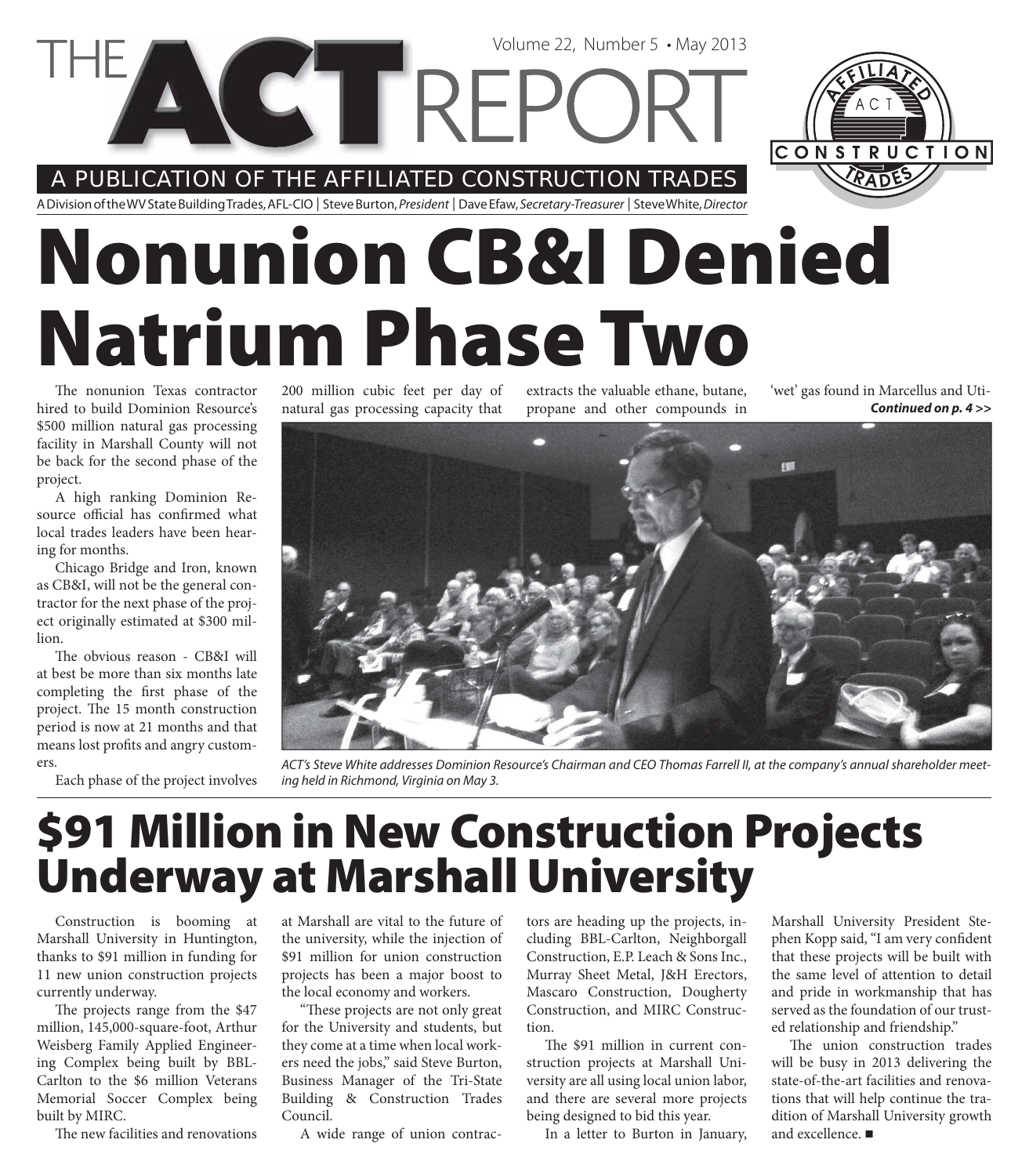# **25th Annual Workers Memorial Day**

In West Virginia 22

workers died on the

job in 2012.

With the Willow Island cooling tower that collapsed in 1978 as a back drop more than 50 workers, family members and friends joined together on Sunday, April 28 to mark the 25th

annual observance of Workers Memorial Day.

The event was sponsored by the West Virginia AFL-CIO and held at the Wil-

low Island site where 35 years ago 51 construction workers were killed in the worst construction accident in US history.

The dark line about two-thirds of the way up the tower is the height the scaffolding reached when it collapsed.

Each year unions across the coun-

try set April 28 as the day to remember those who were killed on the job in the prior year.

In West Virginia 22 workers

died on the job in 2012.

The names of those who died in 1978 and last year were read at the ceremony. ■

Reverend Dennis Sparks leads the gathering in a prayer on Workers Memorial Day, held April 28. The event took place at the Willow Island power station in Pleasants County where 35 years prior the worst construction accident in US history took place killing 51 construction workers.

### **Grand Opening of Union Trades Huntington Branch**

**Join us for a Grand Opening** of the new **Huntington** branch of **Union Trades Federal Credit Union**

#### **Thursday, June 6, from 11am till 2pm 330 14th Street, Huntington**

There will be Refreshments and door prizes. Also a drawing at each location for a 2013 US Silver Eagle dollar-1 troy ounce of silver.

Our Parkersburg and Charleston locations will be celebrating as well!

# **Electricians 466 Want Apprentices**

The Charleston Electrical Joint Apprenticeship and Training Committee accept applications for electrician apprenticeship from 10:00 a.m. until 6:00 p.m. on the third Thursday of each month.

Applications are accepted at the JATC Building, at 810 Indiana Ave., Charleston, WV.

The five year program teaches all aspects of the electrical trade including general wiring for receptacles, switches and breaker boxes, working with conduit, motor controls and fire alarms.

Apprentices learn on the job under the direct supervision of journeymen and attend classes on Saturdays.

Applicants must be at least 17 years old and have a high school degree or GED.

They also must show they have passed a full year of high school algebra, unless they have worked more than 4000 hours specifically in the electrical construction trade.

Transcripts or GED records will be required or acceptable documentation of electrical work experience.

Credit for military experience may be available if a DD-214 form is filed.

A driver's license is mandatory as well as a \$20 application fee.

In addition applicants must reside in Boone, Braxton, Calhoun, Clay, Fayette, Gilmer, Kanawha, Nicholas, Putnam, Raleigh, Roane, Summers, Webster, or Wyoming County.

Applicants who meet the basic requirements will be scheduled for an interview with the committee.

The recruitment, selection, employment and training of apprentices shall be without discrimination because of race, color, religion, national origin, sex or age.

For more information call Becky Combs, Administrator at 304.345.5166.

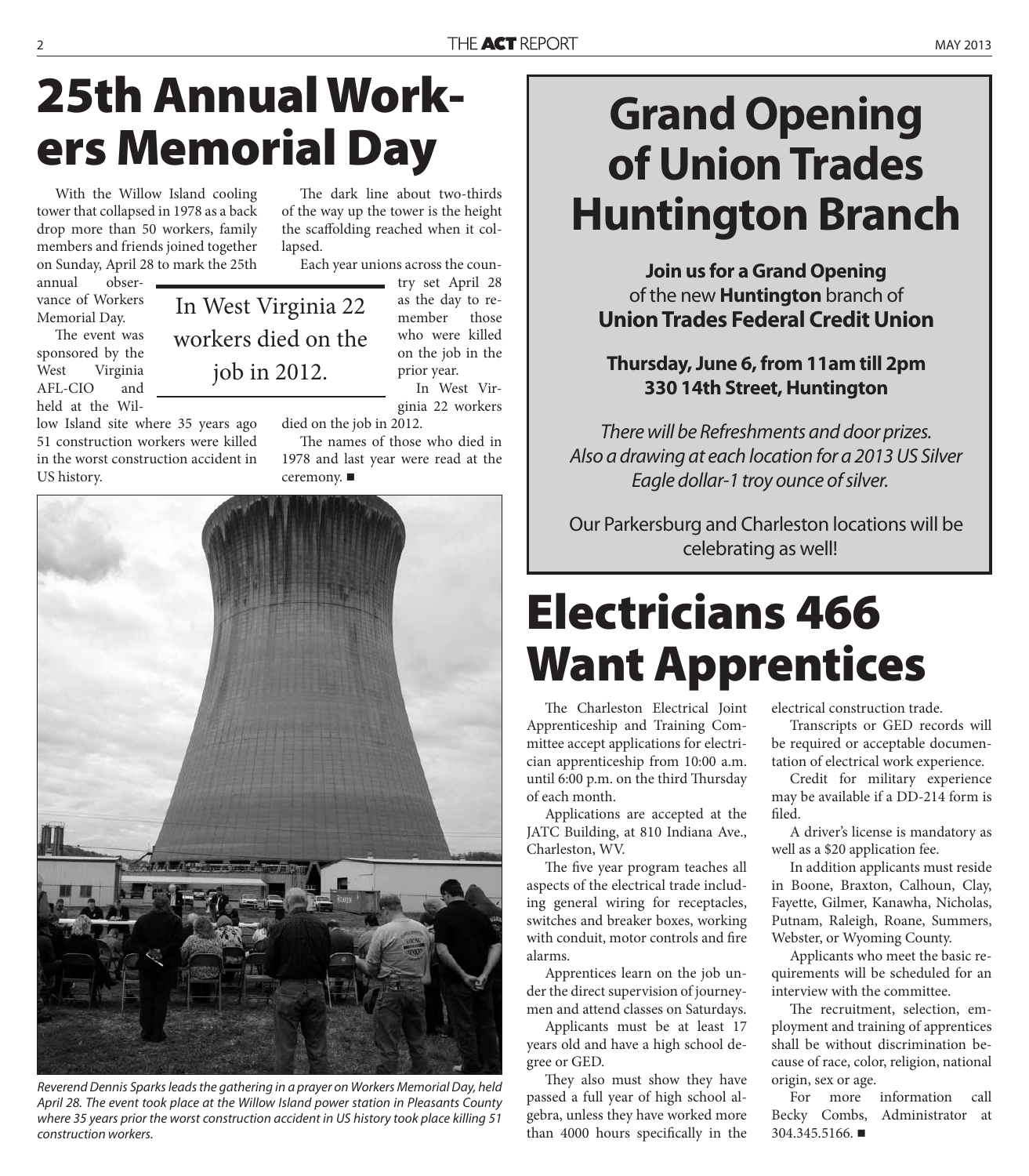## **2013 State Pipe Trades Apprenticeship Competition Held In Wheeling**

Pipe trades apprentices from locals across the region traveled to Wheeling for the annual statewide apprenticeship contest at Plumbers & Steamfitters Local 83's newly opened training facility.

The contestants, all fifth-year apprentices, competed in the four major categories of welding, pipefitting, plumbing and HVAC.

The different contests required difficult skill challenges designed to push the abilities of the apprentices to the limits.

"All in all this was a great contest," said Roy Estep, Training Coordinator for Plumbers & Steamfitters Local 83. "It was a great experience and fascinating to observe for everyone involved, from the judges, contestants, coordinators, apprentices and the UA officials."

This years' contest introduced the "downhill" competition style which required fitters and welders to work together. The organizers felt this innovation created one of the more interesting aspects of the competition to watch in action.

Contestants came from Huntington Local 521, Charleston Local 625, Parkersburg Local 565, Morgantown #152, and Wheeling #83.

Individual winners included Jason Kyle (Local 565) in the welding category, James Robinette (Local 625) for pipefitting, Henry Pyatt (Local 625) for plumbing and Doug Eggleton (Local 565) in the HVAC category.

The "Best Overall" title went to Charleston's Local 625, under the tutelage of Brett Matthews, Training Director at Local 625. Best overall recognition goes to the program whose total contestant scores rank highest.

The state winners will now go to the regional competition in Louisville, Kentucky on June 10. In Louisville they will compete against the individual winners from Michigan, Indiana, Virginia, Ohio, Maryland,

Kentucky, Pennsylvania and Washington, D.C. Winners of the regional competitions go on to compete on the nation level.

"The competition is a great way for apprentices to demonstrate the skills they have spent the past five

years mastering," said Estep. "Everyone worked very hard during the competition and all came out winners."

Wheeling's Local 83 is slated to hold the state apprenticeship contest again next year.



A fifth year apprentice welding during the State Pipe Trades apprenticeship contest in Wheeling.

### **Labor-Management Effort Contributes \$5000 to Community Hospice Program**

More than 100 labor and management representatives from the Charleston area participated in a fund raising effort to support Hospice services.

The event was a golf scramble and teams from the Kanawha Valley Builders Association and the Charleston Building & Construction Trades Council together raised \$5,000 for HospiceCare.

HospiceCare provides several programs for patients and their families whose lives have been affected by a terminal or life-limiting illness. Care is provided in the patient's home, a nursing home or assistedliving facility, or at the Hubbard Hospice House.

Serving 16 counties in West Virginia HospiceCare has offices in Charleston, Madison, Lewisburg and Summersville.

"We've been supporting HospiceCare for a number of years," said Jim Cerra, Executive Director of the Kanawha Valley Builders.

"And over those years we have raised at least \$40,000 for Hospice because it's a very worthy cause and important to our community."

"It's amazing what Hospice does for people who are terminally ill and their families."

The early May golf scramble, held in South Charleston, was the 20th year of labor and management cooperative efforts to raise funds for local charitable causes.

For more information about HospiceCare call (800) 560-8523 or go online at www.hospicecarewv.org



Mike Matthews, Business Manager of the Charleston Building Trades Council (left) and Jim Cerra of the Kanawha Valley Builders (right) present a check to Larry Robertson, Executive Director of HospiceCare in the amount of \$5,000.